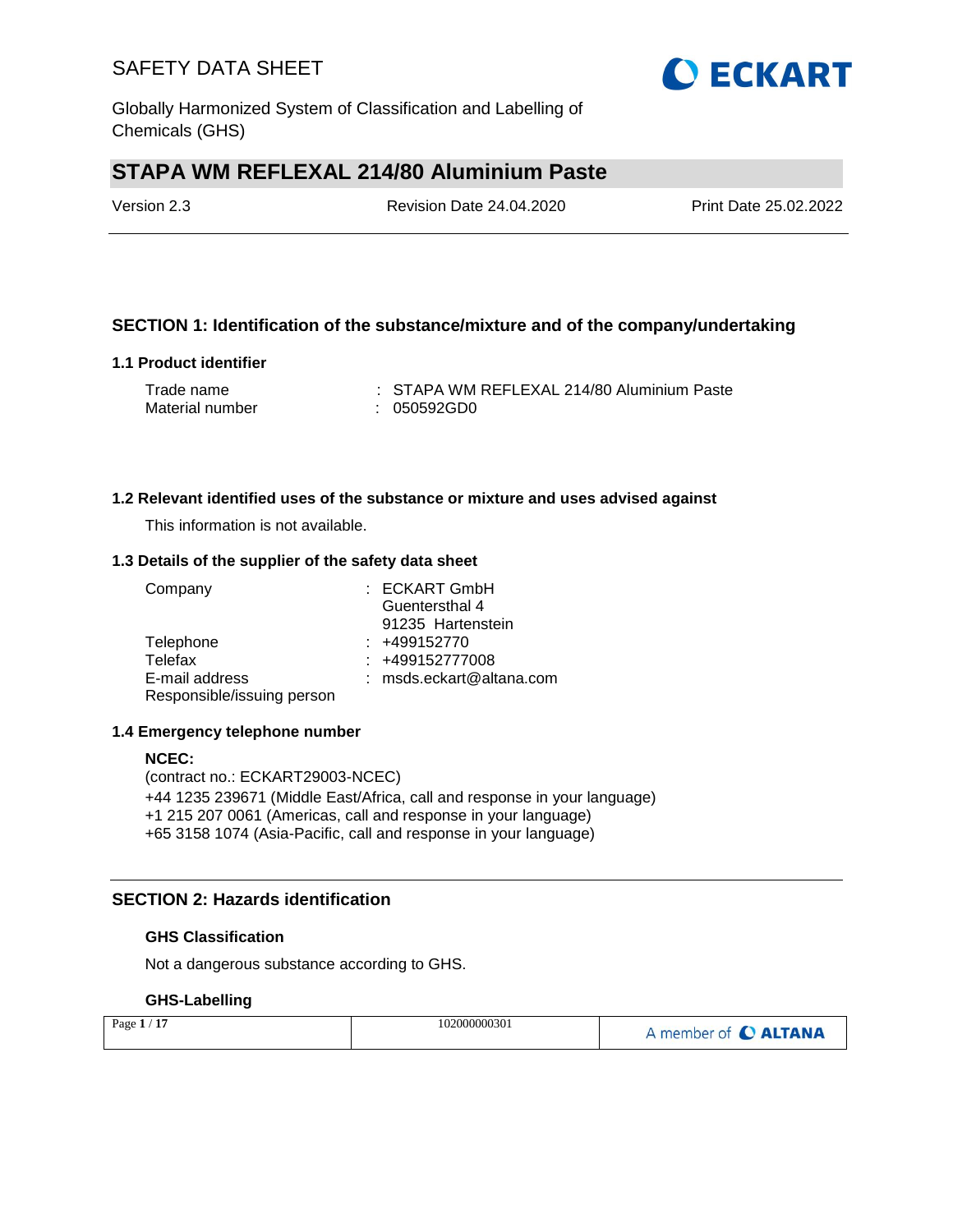

Globally Harmonized System of Classification and Labelling of Chemicals (GHS)

# **STAPA WM REFLEXAL 214/80 Aluminium Paste**

| Version 2.3 | <b>Revision Date 24.04.2020</b> | Print Date 25.02.2022 |
|-------------|---------------------------------|-----------------------|
|             |                                 |                       |

Not a hazardous substance or mixture according to the Globally Harmonised System (GHS).

#### **Hazardous components which must be listed on the label**

#### **Other hazards which do not result in classification**

Combustible Solids

### **SECTION 3: Composition/information on ingredients**

Substance No. **:** : :

### **Hazardous components**

| Chemical name                 | CAS-No.<br>EINECS-No.  | Classification and<br>labelling | Concentration[%] |
|-------------------------------|------------------------|---------------------------------|------------------|
| aluminium powder (stabilised) | 7429-90-5<br>231-072-3 | Flam. Sol.:1:H228               | $50 - 100$       |

For the full text of the H-Statements mentioned in this Section, see Section 16.

## **SECTION 4: First aid measures**

#### **4.1 Description of first aid measures**

| General advice          | : Move the victim to fresh air.<br>Do not leave the victim unattended.                                             |
|-------------------------|--------------------------------------------------------------------------------------------------------------------|
|                         | No hazards which require special first aid measures.                                                               |
| If inhaled              | : If unconscious, place in recovery position and seek medical<br>advice.<br>If symptoms persist, call a physician. |
| In case of skin contact | : Wash off immediately with soap and plenty of water.                                                              |
| 3.217                   | 102000000201                                                                                                       |

| Page 2 / 17 | 102000000301 | A member of C ALTANA |
|-------------|--------------|----------------------|
|-------------|--------------|----------------------|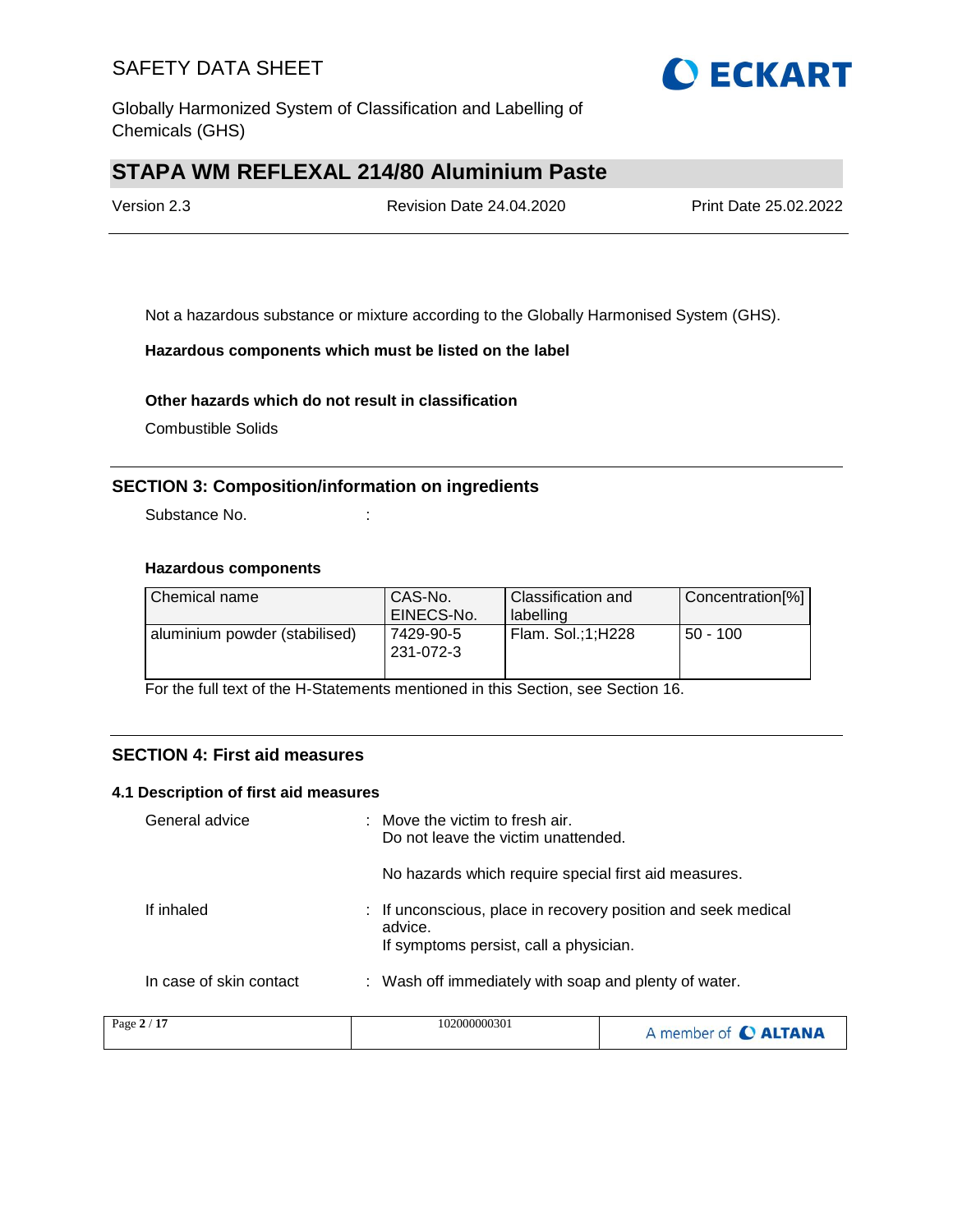

Globally Harmonized System of Classification and Labelling of Chemicals (GHS)

# **STAPA WM REFLEXAL 214/80 Aluminium Paste**

| Version 2.3            | Revision Date 24.04.2020                                                                                                                                                        | Print Date 25.02.2022 |
|------------------------|---------------------------------------------------------------------------------------------------------------------------------------------------------------------------------|-----------------------|
|                        |                                                                                                                                                                                 |                       |
| In case of eye contact | : Immediately flush eye(s) with plenty of water.                                                                                                                                |                       |
|                        | Remove contact lenses.<br>If eye irritation persists, consult a specialist.                                                                                                     |                       |
| If swallowed           | : Keep respiratory tract clear.<br>Do not give milk or alcoholic beverages.<br>Never give anything by mouth to an unconscious person.<br>If symptoms persist, call a physician. |                       |

#### **4.2 Most important symptoms and effects, both acute and delayed**

This information is not available.

#### **4.3 Indication of any immediate medical attention and special treatment needed**

This information is not available.

## **SECTION 5: Firefighting measures**

#### **5.1 Extinguishing media**

| Suitable extinguishing media      | : Dry sand, Special powder against metal fire   |
|-----------------------------------|-------------------------------------------------|
| Unsuitable extinguishing<br>media | : Water, Foam, ABC powder, Carbon dioxide (CO2) |

#### **5.2 Special hazards arising from the substance or mixture**

This information is not available.

### **5.3 Advice for firefighters**

| for firefighters    |  | Special protective equipment : Use personal protective equipment.         |
|---------------------|--|---------------------------------------------------------------------------|
|                     |  | Wear self-contained breathing apparatus for firefighting if<br>necessary. |
| Further information |  | : Standard procedure for chemical fires. Use extinguishing                |

| Page 3 / 17 | 102000000301 | A member of C ALTANA |
|-------------|--------------|----------------------|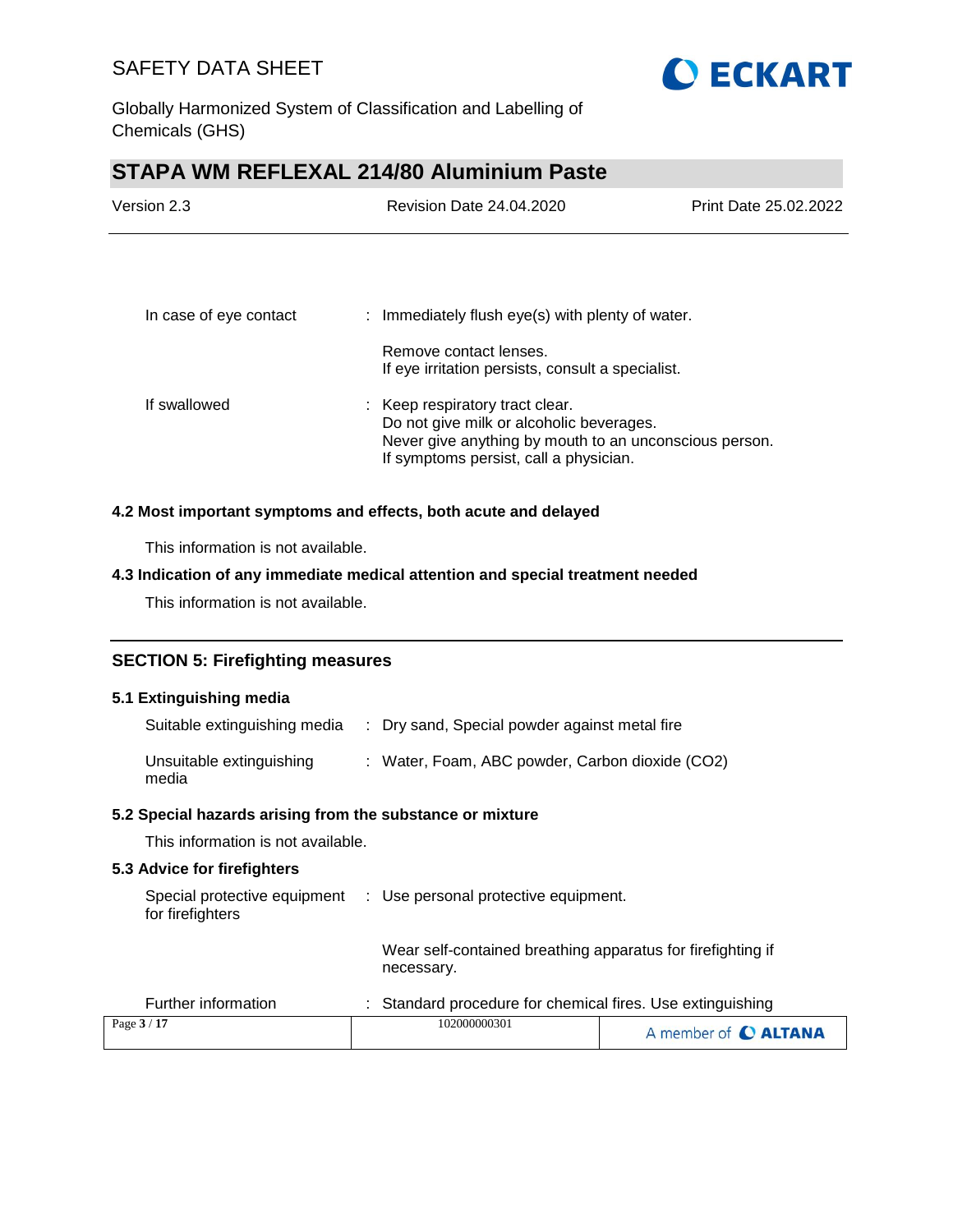

Globally Harmonized System of Classification and Labelling of Chemicals (GHS)

# **STAPA WM REFLEXAL 214/80 Aluminium Paste**

| Version 2.3 | <b>Revision Date 24.04.2020</b> | <b>Print Date 25.02.2022</b> |
|-------------|---------------------------------|------------------------------|
|             |                                 |                              |

measures that are appropriate to local circumstances and the surrounding environment.

#### **SECTION 6: Accidental release measures**

#### **6.1 Personal precautions, protective equipment and emergency procedures**

| Personal precautions | : Evacuate personnel to safe areas. |
|----------------------|-------------------------------------|
|                      | Use personal protective equipment.  |
|                      | Remove all sources of ignition.     |
|                      | Avoid dust formation.               |

#### **6.2 Environmental precautions**

This information is not available.

#### **6.3 Methods and materials for containment and cleaning up**

| Methods for cleaning up | : Use mechanical handling equipment.<br>Soak up with inert absorbent material (e.g. sand, silica gel,<br>acid binder, universal binder, sawdust). |
|-------------------------|---------------------------------------------------------------------------------------------------------------------------------------------------|
|                         | Sweep up and shovel.<br>Do not flush with water.<br>Keep in suitable, closed containers for disposal.                                             |

#### **6.4 Reference to other sections**

For personal protection see section 8.

### **SECTION 7: Handling and storage**

#### **7.1 Precautions for safe handling**

Advice on safe handling : Keep away from heat and sources of ignition. Avoid dust formation. Ensure adequate ventilation.

For personal protection see section 8. Smoking, eating and

| Page $4/17$ | 102000000301 | A member of C ALTANA |
|-------------|--------------|----------------------|
|             |              |                      |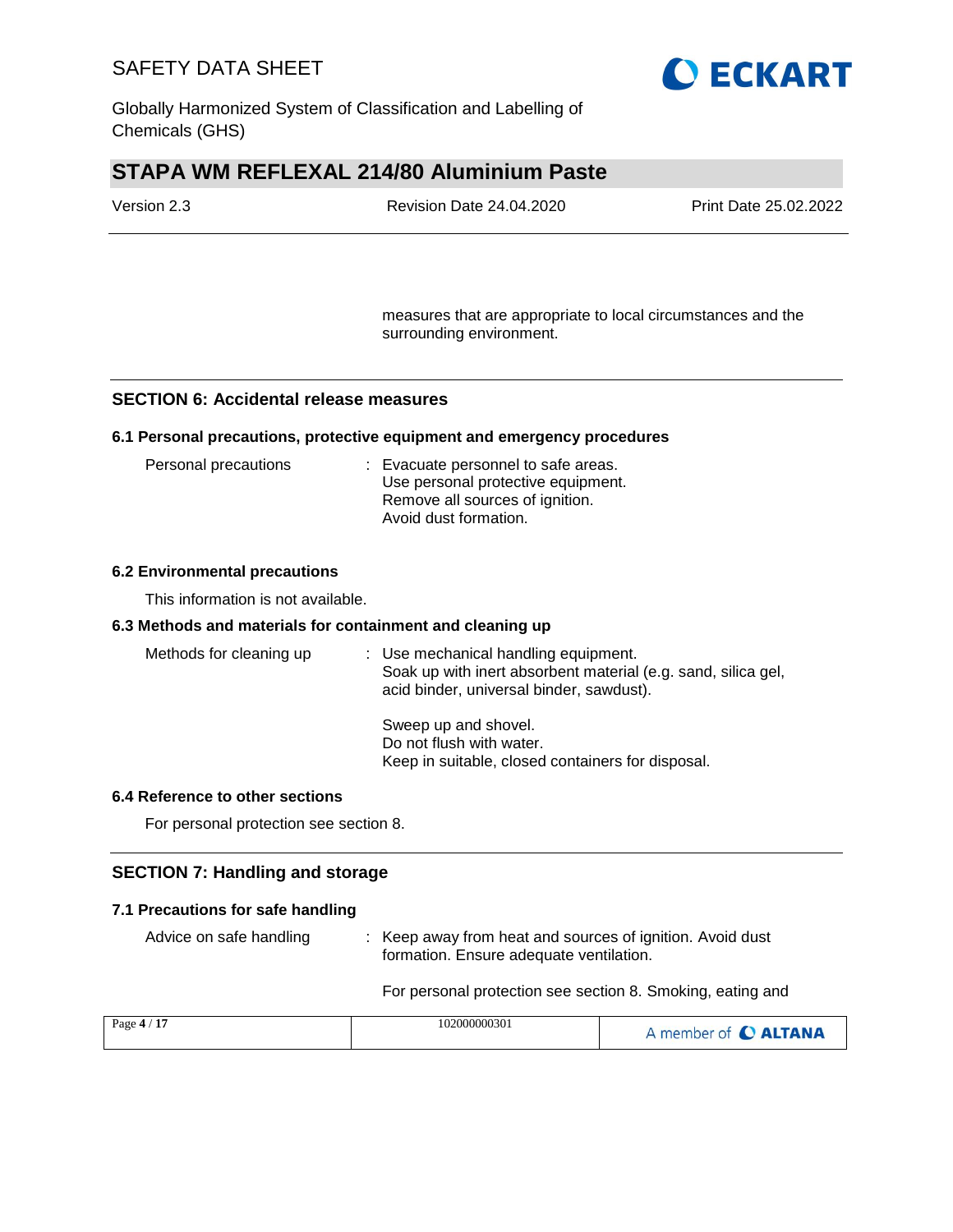

Globally Harmonized System of Classification and Labelling of Chemicals (GHS)

# **STAPA WM REFLEXAL 214/80 Aluminium Paste**

| Version 2.3                                                                                                                                                                                                                                       |  | <b>Revision Date 24.04.2020</b>                                                                                                                                                                                                                                      | Print Date 25.02.2022 |
|---------------------------------------------------------------------------------------------------------------------------------------------------------------------------------------------------------------------------------------------------|--|----------------------------------------------------------------------------------------------------------------------------------------------------------------------------------------------------------------------------------------------------------------------|-----------------------|
|                                                                                                                                                                                                                                                   |  |                                                                                                                                                                                                                                                                      |                       |
|                                                                                                                                                                                                                                                   |  | drinking should be prohibited in the application area.                                                                                                                                                                                                               |                       |
| Advice on protection against<br>fire and explosion                                                                                                                                                                                                |  | : Keep away from open flames, hot surfaces and sources of<br>ignition. Earthing of containers and apparatuses is essential.                                                                                                                                          |                       |
|                                                                                                                                                                                                                                                   |  | Normal measures for preventive fire protection.                                                                                                                                                                                                                      |                       |
| Hygiene measures                                                                                                                                                                                                                                  |  | : General industrial hygiene practice.                                                                                                                                                                                                                               |                       |
| 7.2 Conditions for safe storage, including any incompatibilities                                                                                                                                                                                  |  |                                                                                                                                                                                                                                                                      |                       |
| Requirements for storage<br>: Store in original container. Keep containers tightly closed in a<br>areas and containers<br>cool, well-ventilated place. Keep container closed when not in<br>use. Keep away from sources of ignition - No smoking. |  |                                                                                                                                                                                                                                                                      |                       |
|                                                                                                                                                                                                                                                   |  | Electrical installations / working materials must comply with<br>the technological safety standards.                                                                                                                                                                 |                       |
| Further information on<br>storage conditions                                                                                                                                                                                                      |  | : Protect from humidity and water. Do not allow to dry.                                                                                                                                                                                                              |                       |
| Advice on common storage                                                                                                                                                                                                                          |  | Do not store together with oxidizing and self-igniting products.<br>Never allow product to get in contact with water during<br>storage. Keep away from oxidizing agents, strongly alkaline<br>and strongly acid materials in order to avoid exothermic<br>reactions. |                       |
| Other data                                                                                                                                                                                                                                        |  | No decomposition if stored and applied as directed.                                                                                                                                                                                                                  |                       |
|                                                                                                                                                                                                                                                   |  |                                                                                                                                                                                                                                                                      |                       |

**7.3 Specific end use(s)**

This information is not available.

## **SECTION 8: Exposure controls/personal protection**

#### **8.1 Control parameters**

| <b>17</b><br>Page $5/$ | 102000000301 | A member of C ALTANA |
|------------------------|--------------|----------------------|
|------------------------|--------------|----------------------|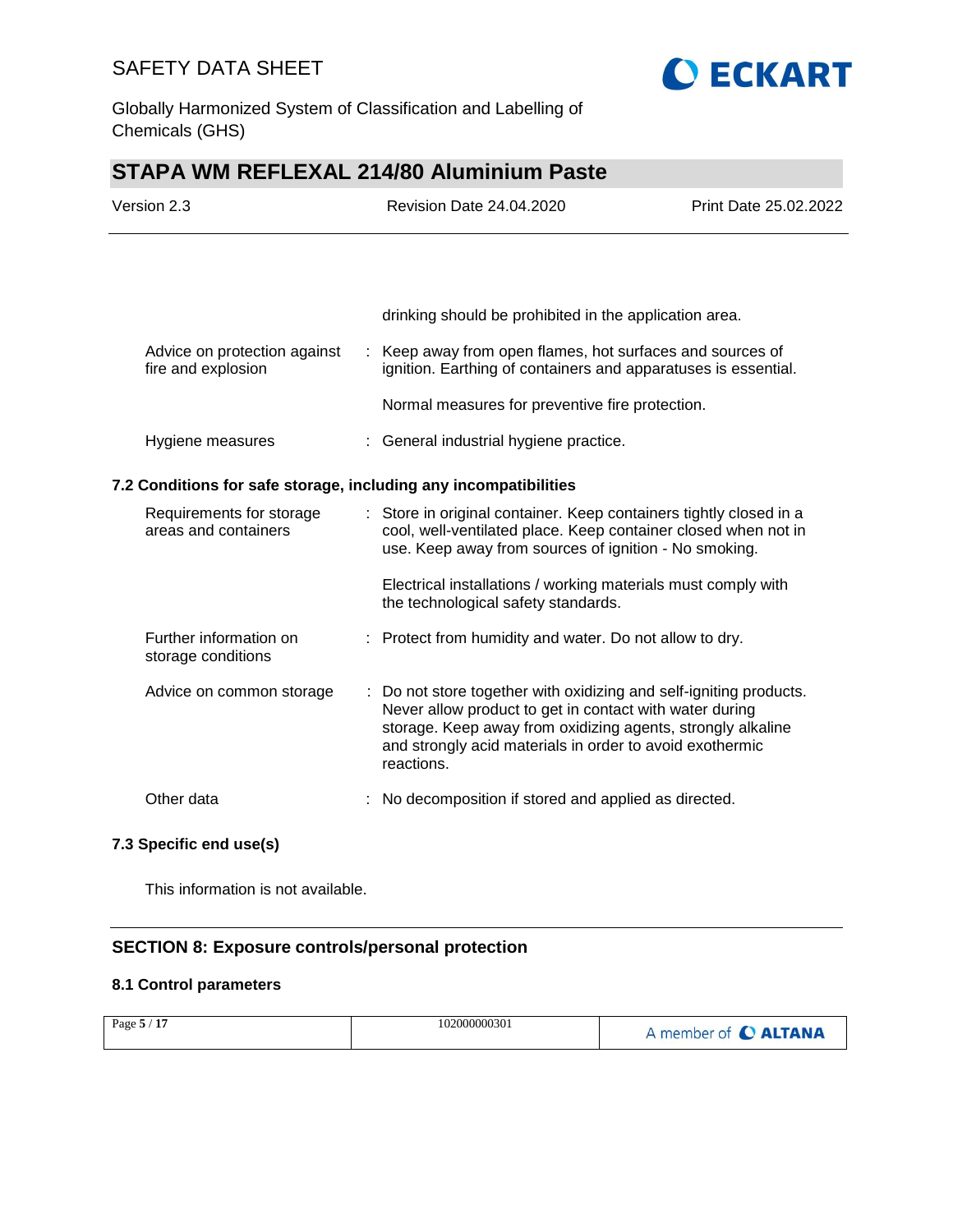

Globally Harmonized System of Classification and Labelling of Chemicals (GHS)

# **STAPA WM REFLEXAL 214/80 Aluminium Paste**

Version 2.3 Revision Date 24.04.2020 Print Date 25.02.2022

#### **Germany:**

| Components                                 | CAS-No.   | Value type<br>(Form of<br>exposure)                                                                                                                                                                                                     | Control<br>parameters                                                                                                                               | Update     | Basis       |  |  |
|--------------------------------------------|-----------|-----------------------------------------------------------------------------------------------------------------------------------------------------------------------------------------------------------------------------------------|-----------------------------------------------------------------------------------------------------------------------------------------------------|------------|-------------|--|--|
| aluminium<br>powder<br>(stabilised)        | 7429-90-5 | AGW (Inhalable<br>fraction)                                                                                                                                                                                                             | 10 mg/m3                                                                                                                                            | 2014-04-02 | DE TRGS 900 |  |  |
| Peak-limit: excursion<br>factor (category) |           | 2; (II)                                                                                                                                                                                                                                 |                                                                                                                                                     |            |             |  |  |
| Further information                        |           |                                                                                                                                                                                                                                         | Commission for dangerous substancesSenate commission for the<br>review of compounds at the work place dangerous for the health<br>(MAK-commission). |            |             |  |  |
| aluminium<br>powder<br>(stabilised)        | 7429-90-5 | AGW (Alveolate<br>fraction)                                                                                                                                                                                                             | 1,25 mg/m3                                                                                                                                          | 2014-04-02 | DE TRGS 900 |  |  |
| Peak-limit: excursion<br>factor (category) |           | 2; (II)                                                                                                                                                                                                                                 |                                                                                                                                                     |            |             |  |  |
| Further information                        |           | Commission for dangerous substances Senate commission for the<br>review of compounds at the work place dangerous for the health<br>(MAK-commission).                                                                                    |                                                                                                                                                     |            |             |  |  |
| White<br>mineral oil<br>(petroleum)        | 8042-47-5 | AGW (Alveolate<br>fraction)                                                                                                                                                                                                             | $5$ mg/m $3$                                                                                                                                        | 2015-11-06 | DE TRGS 900 |  |  |
| Peak-limit: excursion<br>factor (category) |           | 4; (II)                                                                                                                                                                                                                                 |                                                                                                                                                     |            |             |  |  |
| Further information                        |           | Senate commission for the review of compounds at the work<br>place dangerous for the health (MAK-commission). When there is<br>compliance with the OEL and biological tolerance values, there is<br>no risk of harming the unborn child |                                                                                                                                                     |            |             |  |  |

#### **United States of America (USA):**

|             | Components<br>aluminium | CAS-No.<br>7429-90-5 | Value type<br>(Form of<br>exposure)<br>TWA (total dust) | Control<br>parameters<br>50 Million particles<br>per cubic foot | Update<br>2012-07-01 | <b>Basis</b>         |  |
|-------------|-------------------------|----------------------|---------------------------------------------------------|-----------------------------------------------------------------|----------------------|----------------------|--|
|             | powder<br>(stabilised)  |                      |                                                         |                                                                 |                      |                      |  |
| Page 6 / 17 |                         |                      |                                                         | 102000000301                                                    |                      | A member of C ALTANA |  |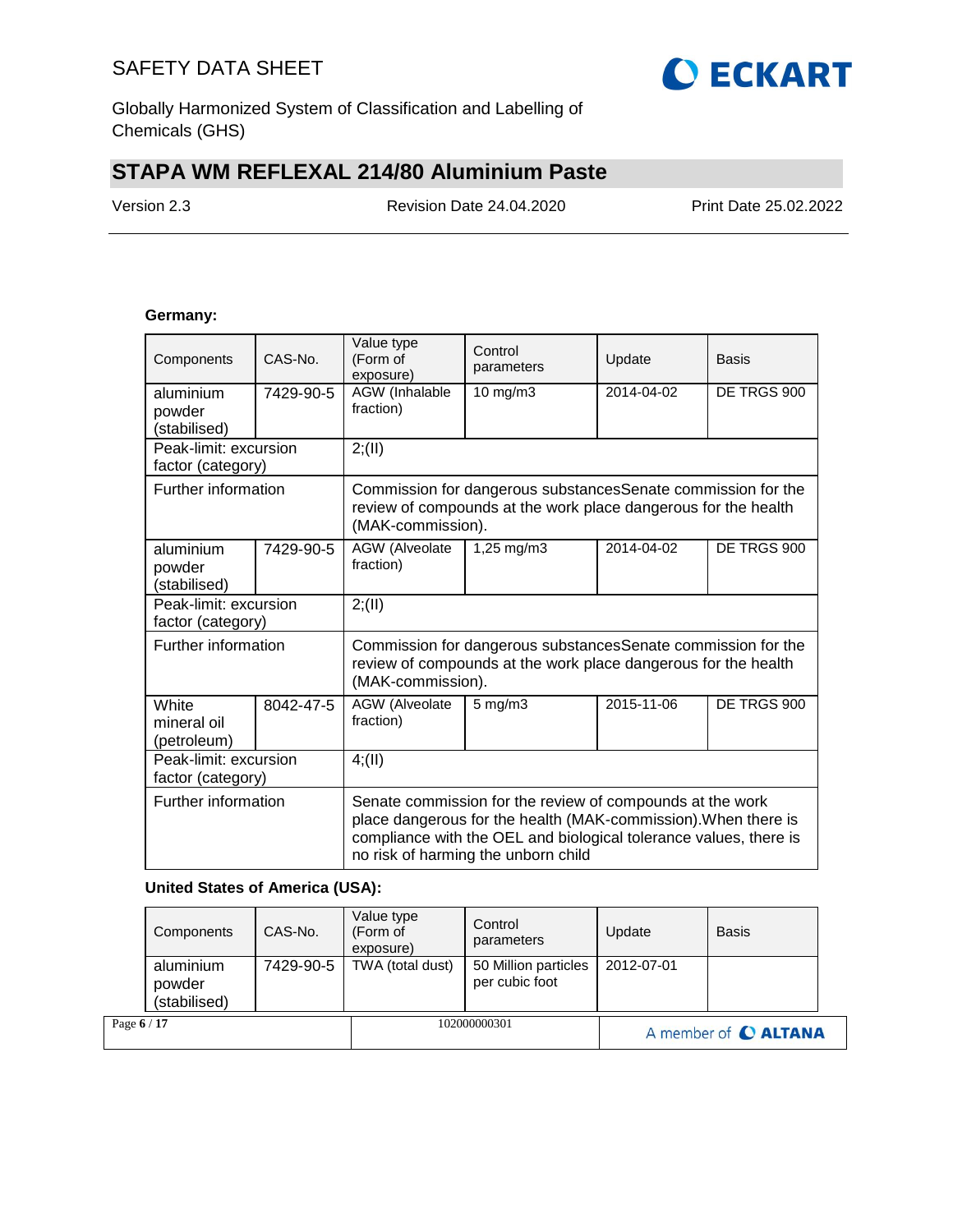

Globally Harmonized System of Classification and Labelling of Chemicals (GHS)

# **STAPA WM REFLEXAL 214/80 Aluminium Paste**

Version 2.3 Revision Date 24.04.2020 Print Date 25.02.2022

| aluminium<br>powder<br>(stabilised) | 7429-90-5 | <b>TWA</b><br>(Respirable)             | $5$ mg/m $3$                           | 2013-10-08       |  |
|-------------------------------------|-----------|----------------------------------------|----------------------------------------|------------------|--|
| aluminium<br>powder<br>(stabilised) | 7429-90-5 | TWA (total dust)                       | 15 mg/m3                               | 2012-07-01       |  |
| aluminium<br>powder<br>(stabilised) | 7429-90-5 | TWA (total)                            | 10 mg/m3                               | 2013-10-08       |  |
| aluminium<br>powder<br>(stabilised) | 7429-90-5 | <b>TWA</b> (respirable<br>fraction)    | $5$ mg/m $3$                           | 2012-07-01       |  |
| aluminium<br>powder<br>(stabilised) | 7429-90-5 | TWA (respirable<br>fraction)           | 15 Million particles<br>per cubic foot | 2012-07-01       |  |
| aluminium<br>powder<br>(stabilised) | 7429-90-5 | PEL (Total dust)                       | 10 mg/m3                               | 2014-11-26       |  |
| aluminium<br>powder<br>(stabilised) | 7429-90-5 | PEL (respirable<br>dust fraction)      | $5$ mg/m $3$                           | 2014-11-26       |  |
| aluminium<br>powder<br>(stabilised) | 7429-90-5 | <b>TWA</b><br>(Respirable<br>fraction) | 1 $mg/m3$                              | 2008-01-01       |  |
| aluminium<br>powder<br>(stabilised) | 7429-90-5 | <b>TWA</b>                             | $5$ mg/m $3$                           | 2005-09-01       |  |
| aluminium<br>powder<br>(stabilised) | 7429-90-5 | TWA (Total)                            | 15 mg/m3                               | 1989-01-19       |  |
| aluminium<br>powder<br>(stabilised) | 7429-90-5 | <b>TWA</b><br>(Respirable<br>fraction) | $5$ mg/m $3$                           | 1989-01-19       |  |
| aluminium<br>powder<br>(stabilised) | 7429-90-5 | TWA (total dust)                       | 15 mg/m3                               | $2011 - 07 - 01$ |  |
| aluminium<br>powder                 | 7429-90-5 | TWA (respirable<br>fraction)           | $5$ mg/m $3$                           | 2011-07-01       |  |

| Page $7/17$ | 102000000301 | A member of C ALTANA |
|-------------|--------------|----------------------|
|             |              |                      |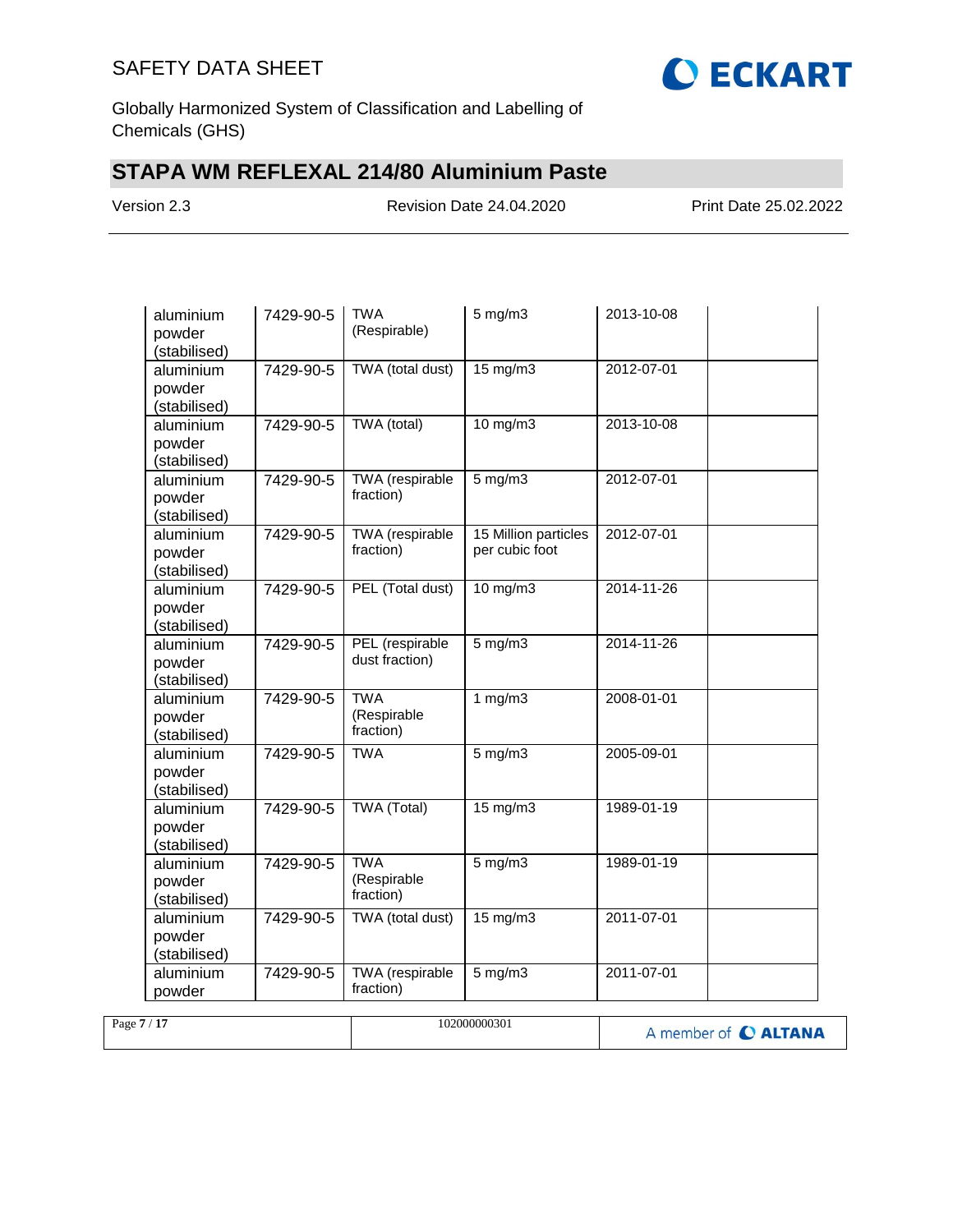

Globally Harmonized System of Classification and Labelling of Chemicals (GHS)

# **STAPA WM REFLEXAL 214/80 Aluminium Paste**

Version 2.3 Revision Date 24.04.2020 Print Date 25.02.2022

| (stabilised) |           |                          |                   |            |
|--------------|-----------|--------------------------|-------------------|------------|
| aluminium    | 7429-90-5 | <b>TWA</b> (Total        | $15 \text{ mg/m}$ | 1989-01-19 |
| powder       |           | dust)                    |                   |            |
| (stabilised) |           |                          |                   |            |
| aluminium    | 7429-90-5 | <b>TWA</b> (respirable   | $5$ mg/m $3$      | 1989-01-19 |
| powder       |           | dust fraction)           |                   |            |
| (stabilised) |           |                          |                   |            |
| aluminium    | 7429-90-5 | <b>TWA</b> (welding      | $5 \text{ mg/m}$  | 2013-10-08 |
| powder       |           | fumes)                   |                   |            |
| (stabilised) |           |                          |                   |            |
| aluminium    | 7429-90-5 | TWA (pyro                | $5$ mg/m $3$      | 2013-10-08 |
| powder       |           | powders)                 |                   |            |
| (stabilised) |           |                          |                   |            |
| aluminium    | 7429-90-5 | <b>TWA</b>               | 1 mg/m3           | 2013-03-01 |
| powder       |           | (Respirable<br>fraction) |                   |            |
| (stabilised) |           |                          |                   |            |
| aluminium    | 7429-90-5 | <b>TWA (Fumes)</b>       | $5$ mg/m $3$      | 1989-01-19 |
| powder       |           |                          |                   |            |
| (stabilised) |           |                          |                   |            |
| aluminium    | 7429-90-5 | PEL (Welding             | $5$ mg/m $3$      | 2017-10-02 |
| powder       |           | fumes)                   |                   |            |
| (stabilised) |           |                          |                   |            |
| aluminium    | 7429-90-5 | PEL (Pyro                | $5$ mg/m $3$      | 2017-10-02 |
| powder       |           | powders)                 |                   |            |
| (stabilised) |           |                          |                   |            |
| White        | 8042-47-5 | <b>TWA (Mist)</b>        | $5$ mg/m $3$      | 2011-07-01 |
| mineral oil  |           |                          |                   |            |
| (petroleum)  |           |                          |                   |            |
| White        | 8042-47-5 | <b>TWA</b>               | $5$ mg/m $3$      | 1989-01-19 |
| mineral oil  |           |                          |                   |            |
| (petroleum)  |           |                          |                   |            |
| White        | 8042-47-5 | TWA (Mist)               | $5$ mg/m $3$      | 2013-10-08 |
| mineral oil  |           |                          |                   |            |
| (petroleum)  |           |                          |                   |            |
| White        | 8042-47-5 | ST (Mist)                | $10$ mg/m $3$     | 2013-10-08 |
| mineral oil  |           |                          |                   |            |
| (petroleum)  |           |                          |                   |            |
| White        | 8042-47-5 | <b>TWA</b> (Inhalable    | $5$ mg/m $3$      | 2013-03-01 |

| Page 8 / 17 | 102000000301 | A member of C ALTANA |
|-------------|--------------|----------------------|
|             |              |                      |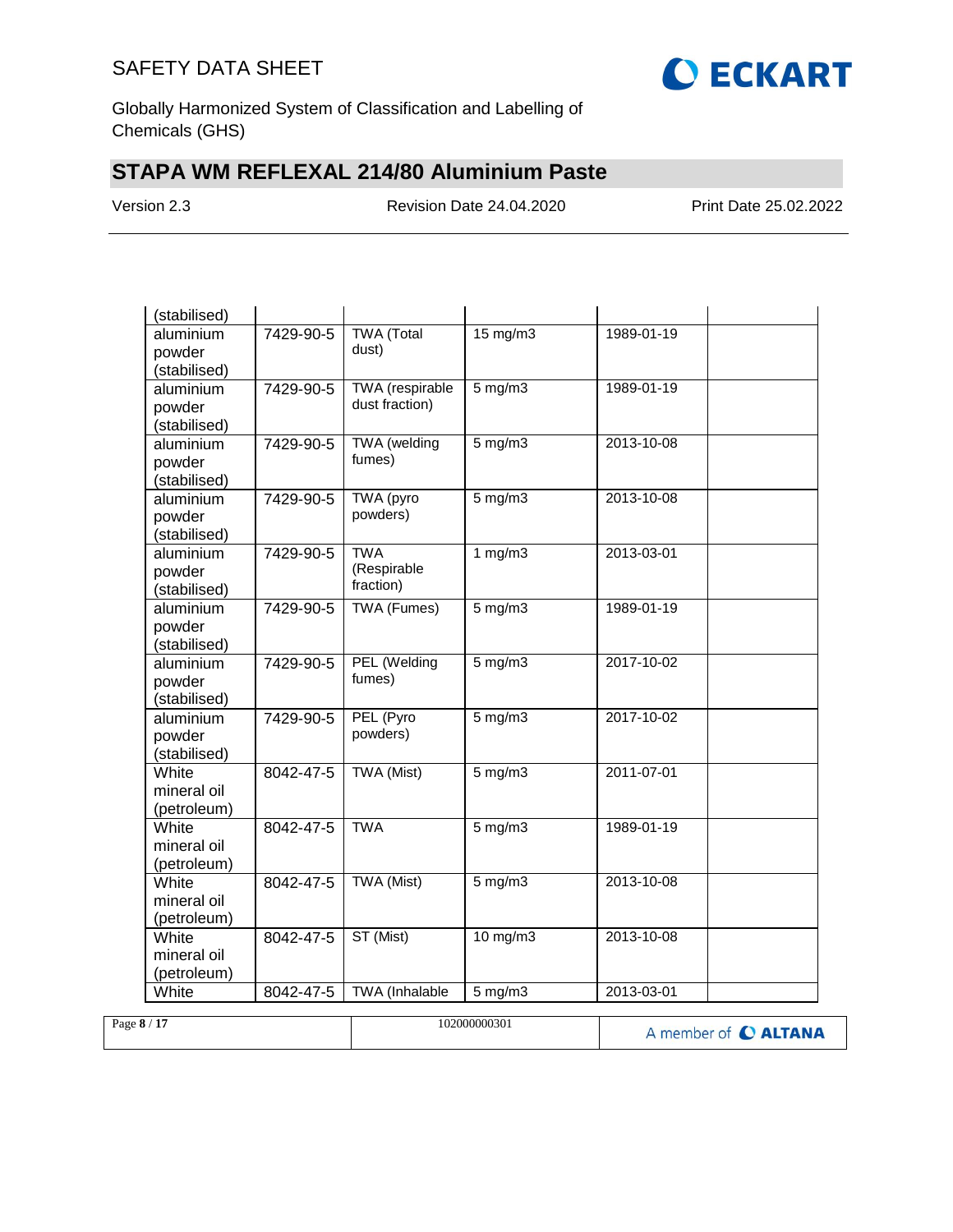

Globally Harmonized System of Classification and Labelling of Chemicals (GHS)

# **STAPA WM REFLEXAL 214/80 Aluminium Paste**

Version 2.3 Revision Date 24.04.2020 Print Date 25.02.2022

| mineral oil<br>(petroleum)          |           | fraction)         |                    |            |  |
|-------------------------------------|-----------|-------------------|--------------------|------------|--|
| White<br>mineral oil<br>(petroleum) | 8042-47-5 | TWA (Mist)        | $5 \text{ mg/m}$   | 1989-01-19 |  |
| White<br>mineral oil<br>(petroleum) | 8042-47-5 | PEL (particulate) | $5 \text{ mg/m}$ 3 | 2014-11-26 |  |

#### **8.2 Exposure controls**

| Personal protective equipment |                                                                                                                                                                                                                                                                                                                                              |                                                                                                                                                                                         |                      |
|-------------------------------|----------------------------------------------------------------------------------------------------------------------------------------------------------------------------------------------------------------------------------------------------------------------------------------------------------------------------------------------|-----------------------------------------------------------------------------------------------------------------------------------------------------------------------------------------|----------------------|
| Eye protection                |                                                                                                                                                                                                                                                                                                                                              | Safety glasses                                                                                                                                                                          |                      |
| Hand protection               |                                                                                                                                                                                                                                                                                                                                              |                                                                                                                                                                                         |                      |
| Material                      |                                                                                                                                                                                                                                                                                                                                              | Solvent-resistant gloves                                                                                                                                                                |                      |
|                               | ÷                                                                                                                                                                                                                                                                                                                                            | Nitrile rubber                                                                                                                                                                          |                      |
| Glove thickness               |                                                                                                                                                                                                                                                                                                                                              | $>= 0,11$ mm                                                                                                                                                                            |                      |
| <b>Remarks</b>                |                                                                                                                                                                                                                                                                                                                                              | Take note of the information given by the producer concerning<br>permeability and break through times, and of special<br>workplace conditions (mechanical strain, duration of contact). |                      |
|                               |                                                                                                                                                                                                                                                                                                                                              | The exact break through time can be obtained from the<br>protective glove producer and this has to be observed.                                                                         |                      |
|                               | Please observe the instructions regarding permeability and<br>breakthrough time which are provided by the supplier of the<br>gloves. Also take into consideration the specific local<br>conditions under which the product is used, such as the<br>danger of cuts, abrasion, and the contact time.<br>Recommended preventive skin protection |                                                                                                                                                                                         |                      |
|                               |                                                                                                                                                                                                                                                                                                                                              |                                                                                                                                                                                         |                      |
|                               |                                                                                                                                                                                                                                                                                                                                              | Skin should be washed after contact.                                                                                                                                                    |                      |
| Page 9 / 17                   |                                                                                                                                                                                                                                                                                                                                              | 102000000301                                                                                                                                                                            | A member of C ALTANA |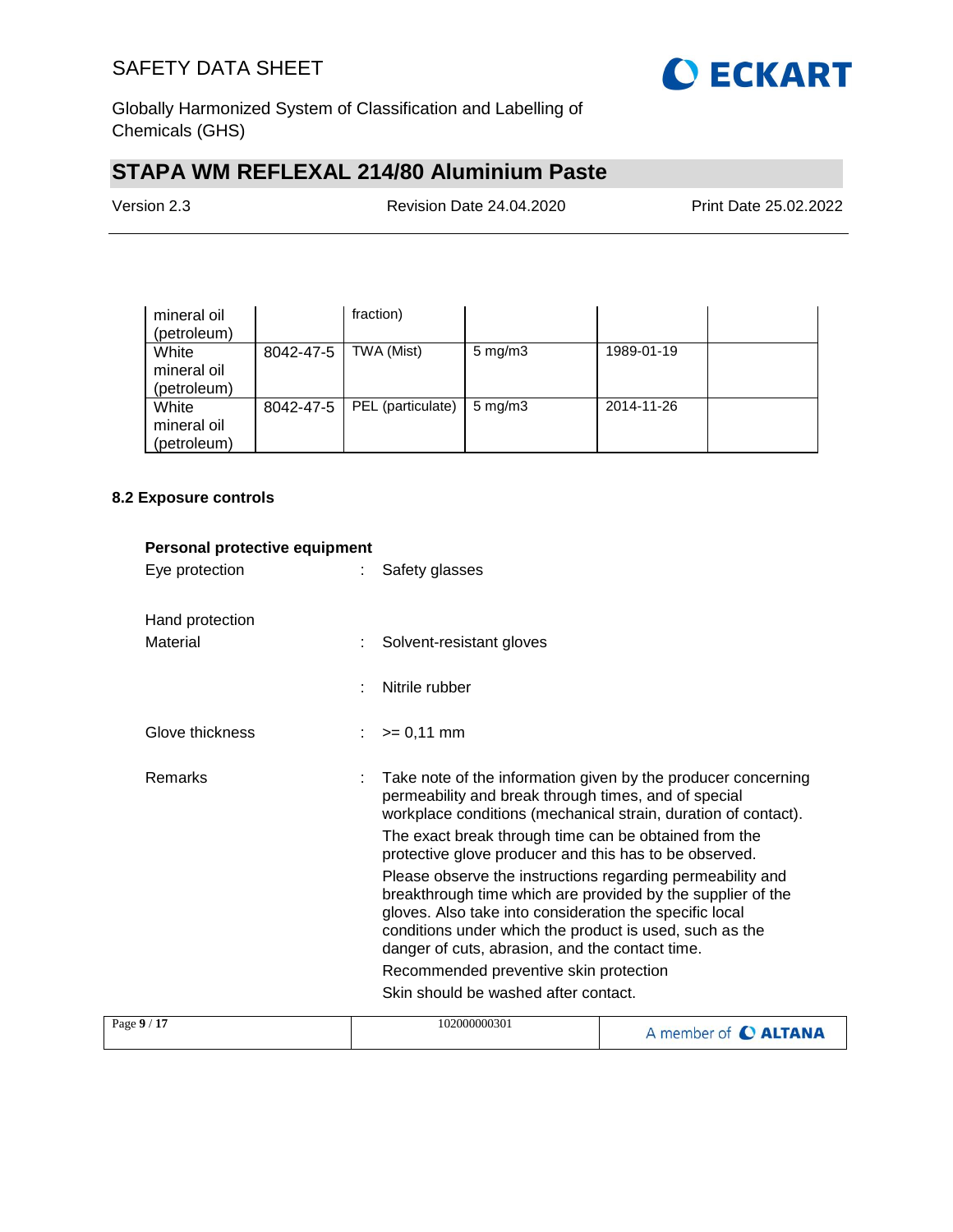

Globally Harmonized System of Classification and Labelling of Chemicals (GHS)

# **STAPA WM REFLEXAL 214/80 Aluminium Paste**

| Version 2.3                                     | <b>Revision Date 24.04.2020</b>                                                                                                                                 | Print Date 25.02.2022 |
|-------------------------------------------------|-----------------------------------------------------------------------------------------------------------------------------------------------------------------|-----------------------|
|                                                 |                                                                                                                                                                 |                       |
|                                                 | The suitability for a specific workplace should be discussed<br>with the producers of the protective gloves.                                                    |                       |
| Skin and body protection                        | Long sleeved clothing<br>÷<br>Safety shoes<br>Choose body protection according to the amount and<br>concentration of the dangerous substance at the work place. |                       |
| Respiratory protection                          | Use suitable breathing protection if workplace concentration<br>requires.                                                                                       |                       |
| ÷                                               | Combined acidic, inorganic gas/vapour and organic vapour<br>type                                                                                                |                       |
| <b>Environmental exposure controls</b><br>Water | The product should not be allowed to enter drains, water<br>courses or the soil.                                                                                |                       |

## **SECTION 9: Physical and chemical properties**

#### **9.1 Information on basic physical and chemical properties**

| Appearance                  | : Pasty solid       |
|-----------------------------|---------------------|
| Colour                      | : silver            |
| Odour                       | : characteristic    |
| рH                          | : No data available |
| Freezing point              | : No data available |
| Boiling point/boiling range | : No data available |
| Flash point                 | : No data available |

| Page 10 / 17 | 102000000301 | A member of C ALTANA |
|--------------|--------------|----------------------|
|              |              |                      |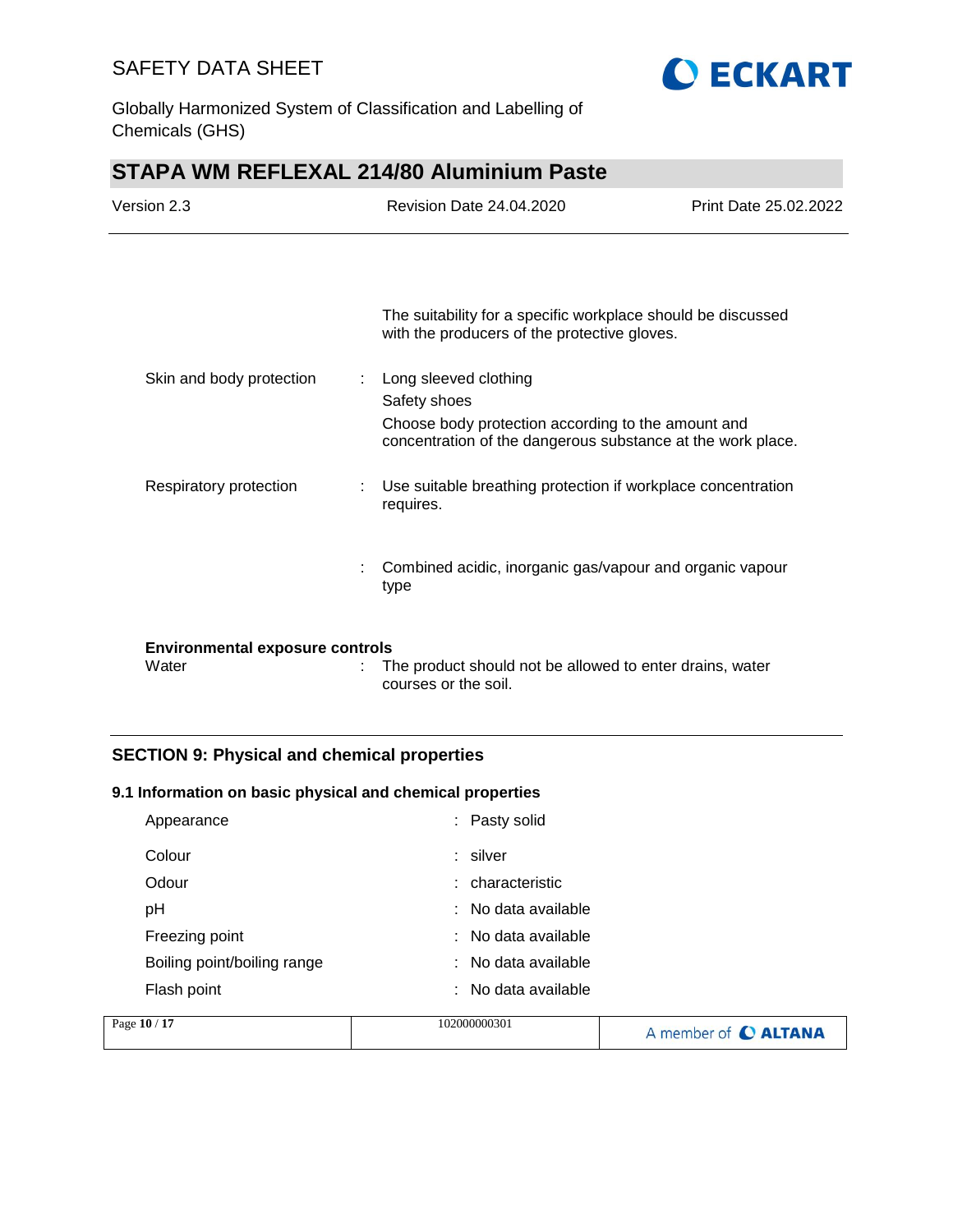Globally Harmonized System of Classification and Labelling of Chemicals (GHS)

# **STAPA WM REFLEXAL 214/80 Aluminium Paste**

| Version 2.3 | <b>Revision Date 24.04.2020</b> | Print Date 25.02.2022 |
|-------------|---------------------------------|-----------------------|
|             |                                 |                       |

**O ECKART** 

| <b>Bulk density</b>                    | t. | No data available         |
|----------------------------------------|----|---------------------------|
| Flammability (solid, gas)              | t  | <b>Combustible Solids</b> |
| Auto-flammability                      |    | not auto-flammable        |
|                                        |    |                           |
| Upper explosion limit                  |    | No data available         |
| Lower explosion limit                  |    | No data available         |
| Vapour pressure                        |    | No data available         |
| Density                                |    | $2,0 - 2,6$ g/cm3         |
| Water solubility                       |    | No data available         |
| Miscibility with water                 |    | immiscible                |
| Solubility in other solvents           |    | No data available         |
| Partition coefficient: n-octanol/water |    | No data available         |
| Ignition temperature                   |    | No data available         |
| Thermal decomposition                  |    | No data available         |
| Viscosity, dynamic                     |    | No data available         |
| Viscosity, kinematic                   |    | No data available         |
| Flow time                              |    | No data available         |
| <b>Explosive properties</b>            |    | Not explosive             |
| 9.2 Other information                  |    |                           |

No data available

## **SECTION 10: Stability and reactivity**

#### **10.1 Reactivity**

No decomposition if stored and applied as directed.

#### **10.2 Chemical stability**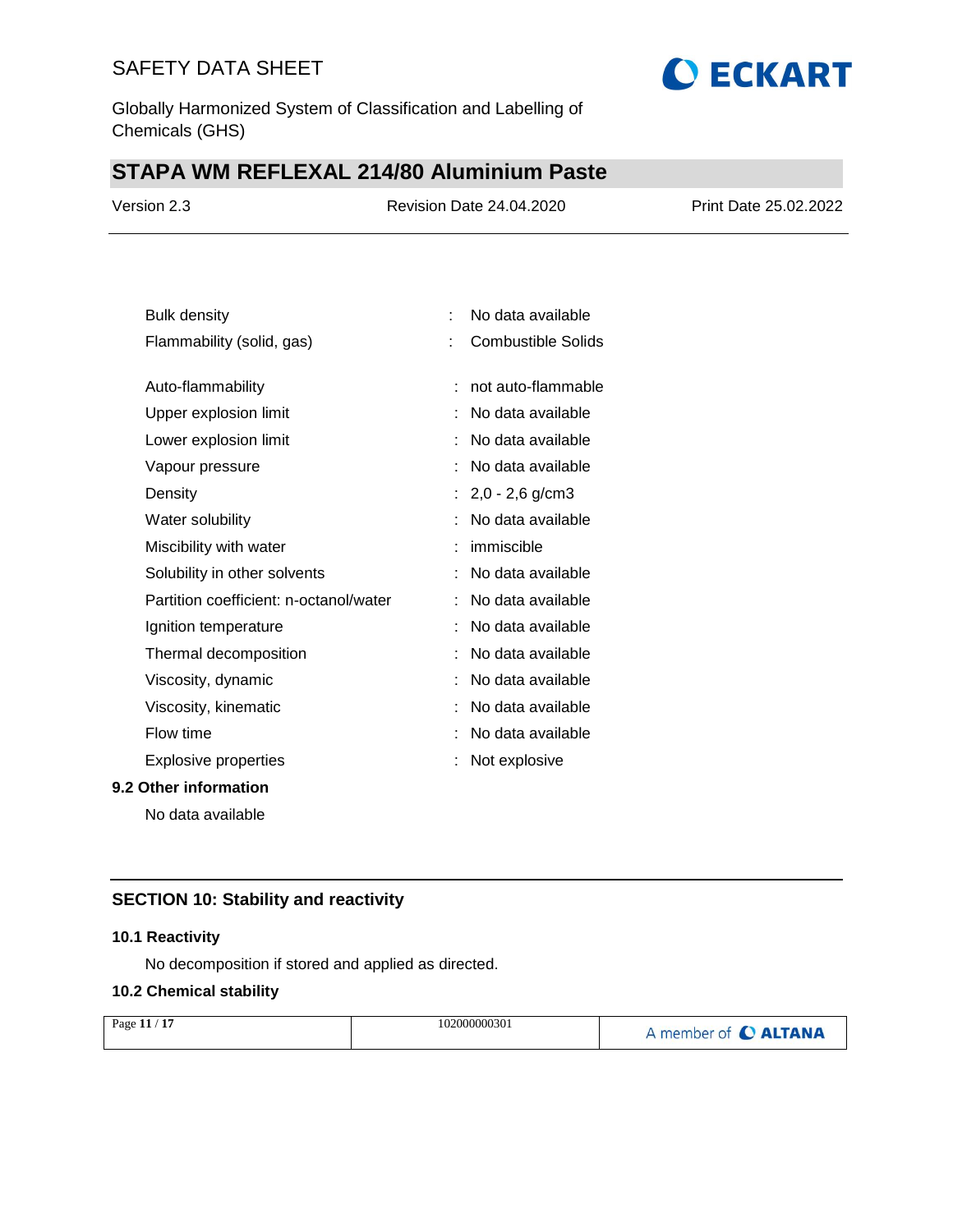Globally Harmonized System of Classification and Labelling of Chemicals (GHS)

# **STAPA WM REFLEXAL 214/80 Aluminium Paste**

| Version 2.3 | <b>Revision Date 24.04.2020</b> | Print Date 25.02.2022 |
|-------------|---------------------------------|-----------------------|
|             |                                 |                       |

No decomposition if stored and applied as directed.

#### **10.3 Possibility of hazardous reactions**

| Hazardous reactions             | : Reacts with alkalis, acids, halogenes and oxidizing agents.<br>Contact with acids and alkalis may release hydrogen.<br>Mixture reacts slowly with water resulting in evolution of<br>hydrogen.<br>Vapour/air-mixtures are explosive at intense warming. |
|---------------------------------|-----------------------------------------------------------------------------------------------------------------------------------------------------------------------------------------------------------------------------------------------------------|
|                                 | Stable under recommended storage conditions.                                                                                                                                                                                                              |
| <b>10.4 Conditions to avoid</b> |                                                                                                                                                                                                                                                           |
| Conditions to avoid             | $\therefore$ Do not allow to dry.                                                                                                                                                                                                                         |
|                                 | No data available                                                                                                                                                                                                                                         |
| 10.5 Incompatible materials     |                                                                                                                                                                                                                                                           |
| Materials to avoid              | : Acids<br><b>Bases</b><br>Oxidizing agents<br>Highly halogenated compounds                                                                                                                                                                               |

### **10.6 Hazardous decomposition products**

| Hazardous decomposition<br>products | : No data available |
|-------------------------------------|---------------------|
| Other information                   | : No data available |

## **SECTION 11: Toxicological information**

#### **11.1 Information on toxicological effects**

## **Acute toxicity**

No data available

| Page 12 / 17 | 102000000301 | A member of C ALTANA |
|--------------|--------------|----------------------|
|--------------|--------------|----------------------|

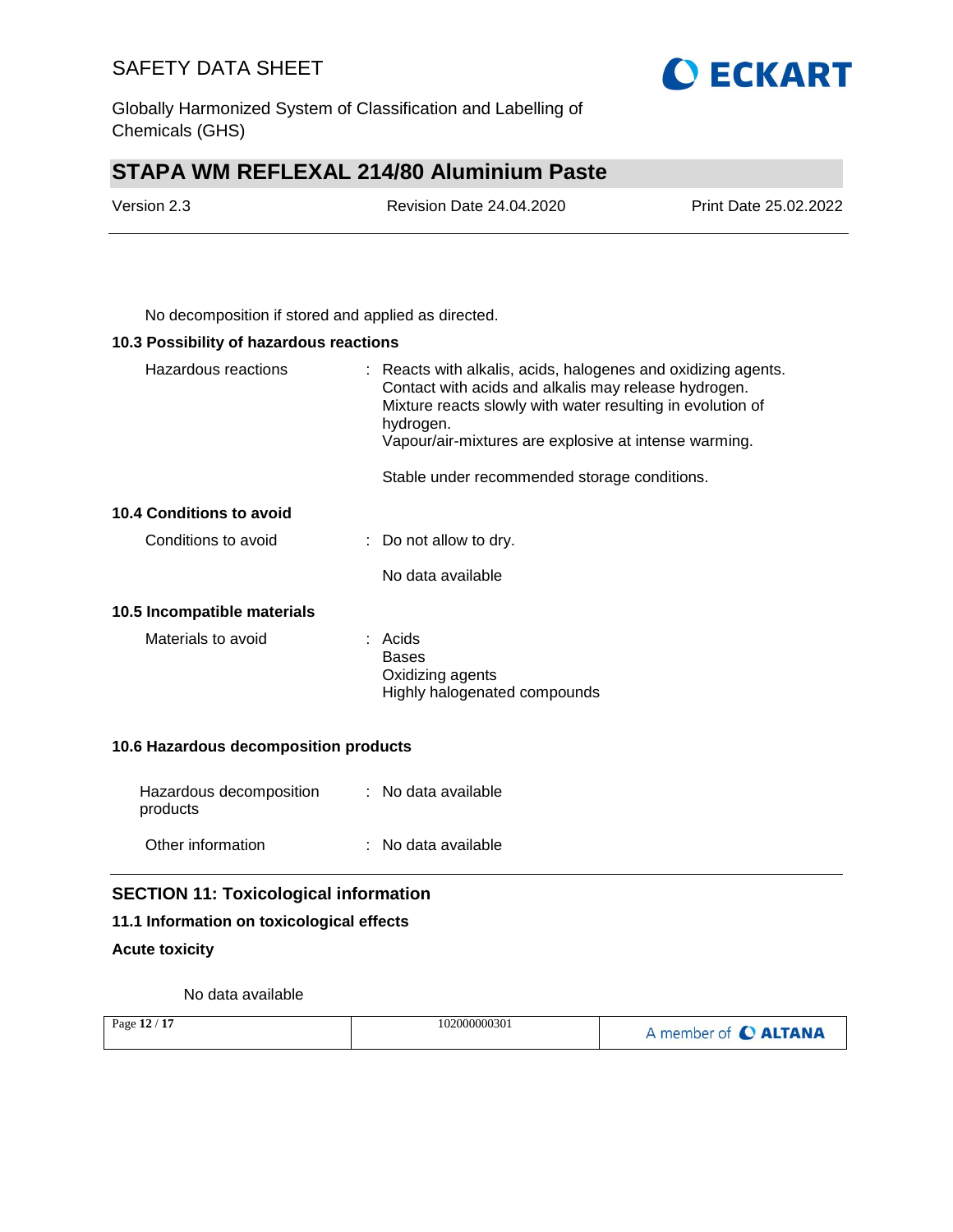

Globally Harmonized System of Classification and Labelling of Chemicals (GHS)

# **STAPA WM REFLEXAL 214/80 Aluminium Paste**

| Version 2.3 |  |
|-------------|--|
|-------------|--|

Revision Date 24.04.2020 Print Date 25.02.2022

#### **Skin corrosion/irritation**

No data available

#### **Serious eye damage/eye irritation**

No data available

#### **Respiratory or skin sensitisation**

No data available

#### **Carcinogenicity**

No data available

### **Toxicity to reproduction/fertility**

No data available

#### **Reprod.Tox./Development/Teratogenicity**

No data available

### **STOT - single exposure**

No data available

### **STOT - repeated exposure**

No data available

#### **Aspiration toxicity**

No data available

#### **Further information**

| $\sim$ 1 $\sim$<br>$\sim$<br>Page $13/$ | 102000000301 | member of C ALTANA |
|-----------------------------------------|--------------|--------------------|
|-----------------------------------------|--------------|--------------------|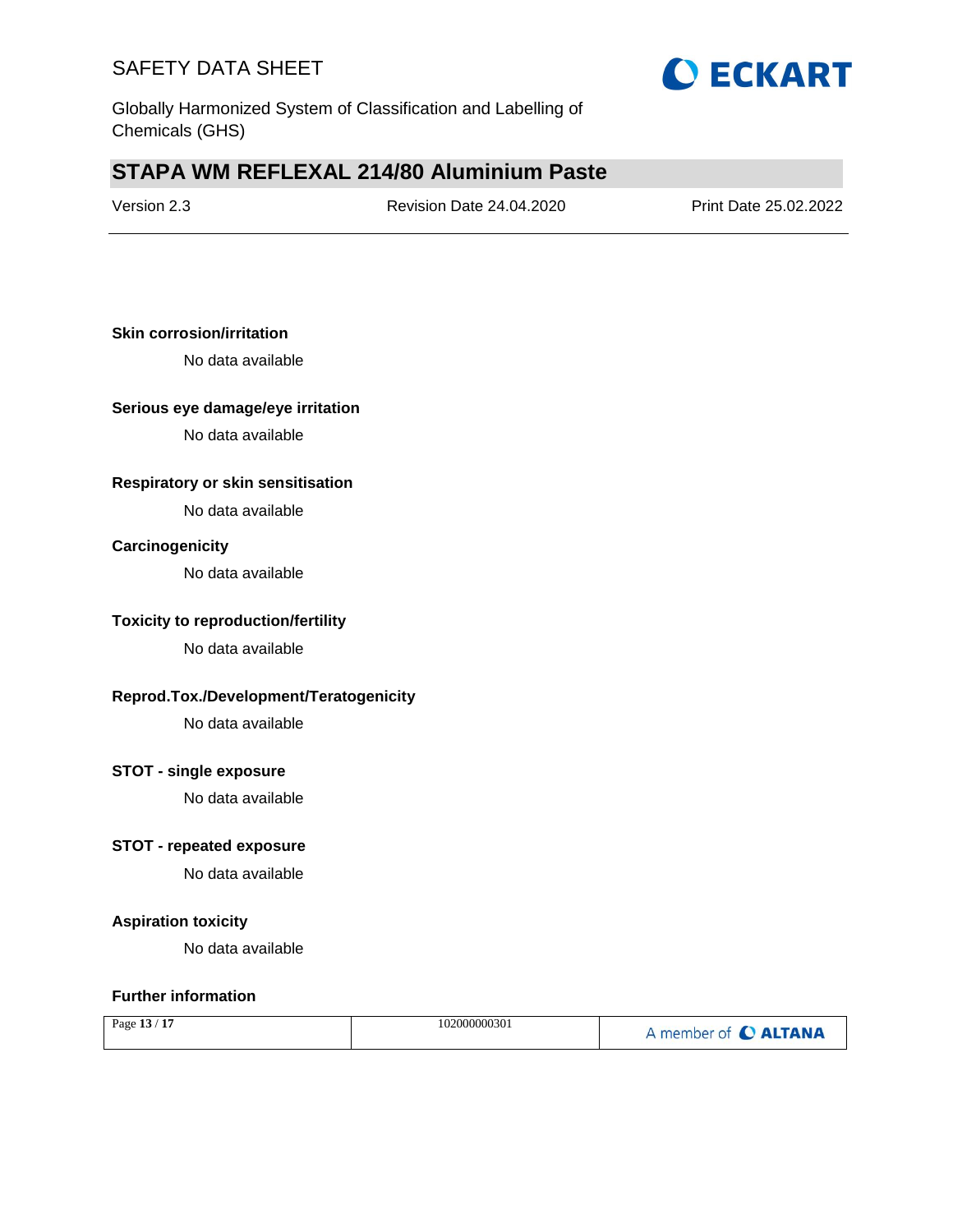

Globally Harmonized System of Classification and Labelling of Chemicals (GHS)

# **STAPA WM REFLEXAL 214/80 Aluminium Paste**

| Version 2.3 | <b>Revision Date 24.04.2020</b> | Print Date 25.02.2022 |
|-------------|---------------------------------|-----------------------|
|             |                                 |                       |

### **Product**

No data available

## **SECTION 12: Ecological information**

#### **12.1 Toxicity**

No data available

## **12.2 Persistence and degradability**

No data available

### **12.3 Bioaccumulative potential**

No data available

#### **12.4 Mobility in soil**

No data available

## **12.5 Results of PBT and vPvB assessment**

No data available

### **12.6 Other adverse effects**

### **Product:**

Additional ecological information : No data available

| Page 14 / 17 | 102000000301 | A member of C ALTANA |
|--------------|--------------|----------------------|
|              |              |                      |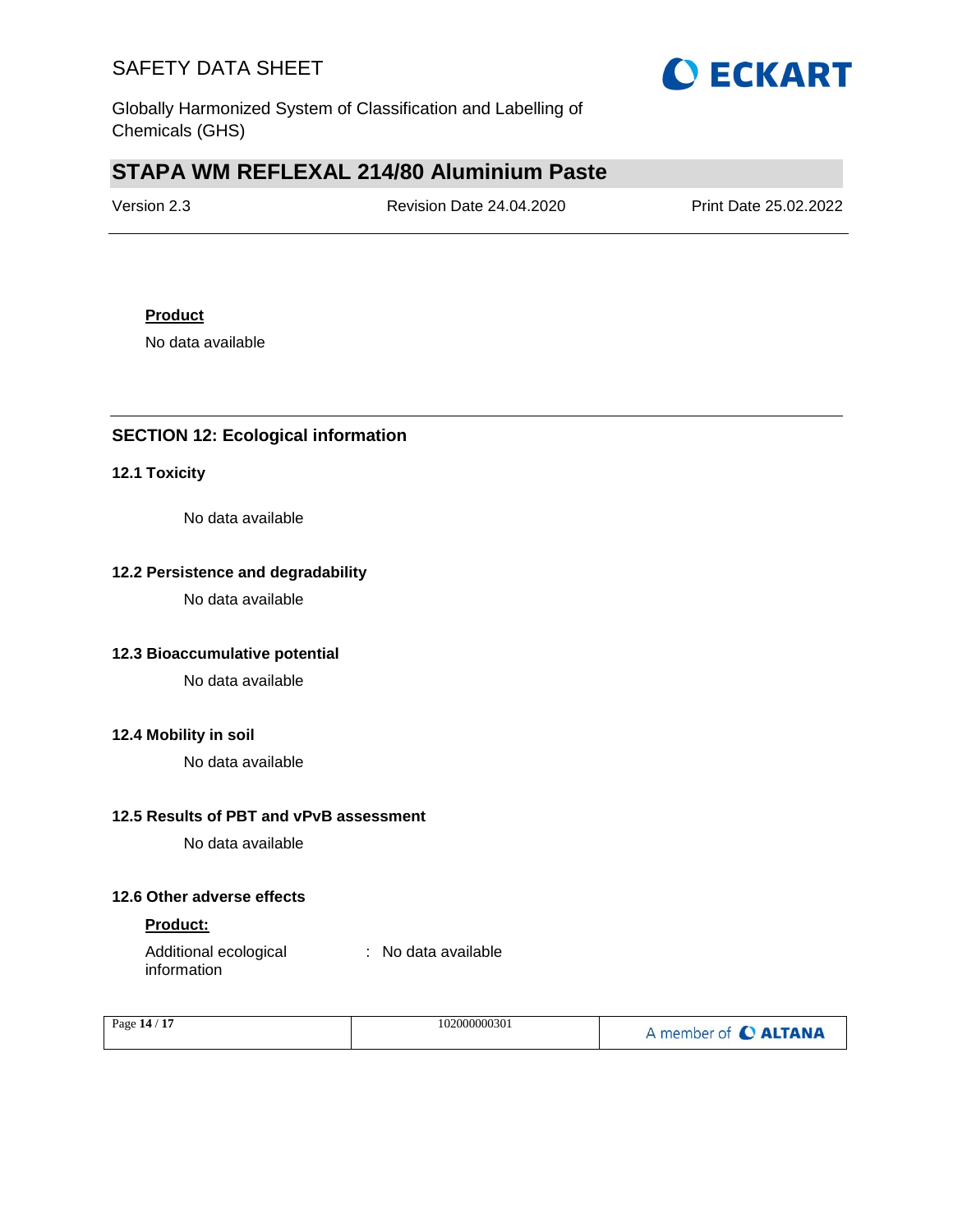Globally Harmonized System of Classification and Labelling of Chemicals (GHS)

# **STAPA WM REFLEXAL 214/80 Aluminium Paste**

Version 2.3 Revision Date 24.04.2020 Print Date 25.02.2022

## **SECTION 13: Disposal considerations**

#### **13.1 Waste treatment methods**

| Product                | : In accordance with local and national regulations.                                                                                                      |
|------------------------|-----------------------------------------------------------------------------------------------------------------------------------------------------------|
| Contaminated packaging | : Empty containers should be taken to an approved waste<br>handling site for recycling or disposal.<br>In accordance with local and national regulations. |

## **SECTION 14: Transport information**

- **14.1 UN number**
- **14.2 Proper shipping name**
- **14.3 Transport hazard class**
- **14.4 Packing group**
- **14.5 Environmental hazards**

#### **14.6 Special precautions for user**

Not classified as dangerous in the meaning of transport regulations.

#### **14.7 Transport in bulk according to Annex II of MARPOL 73/78 and the IBC Code**

No data available

| Page 15 / 17 | 102000000301 | A member of C ALTANA |
|--------------|--------------|----------------------|
|              |              |                      |

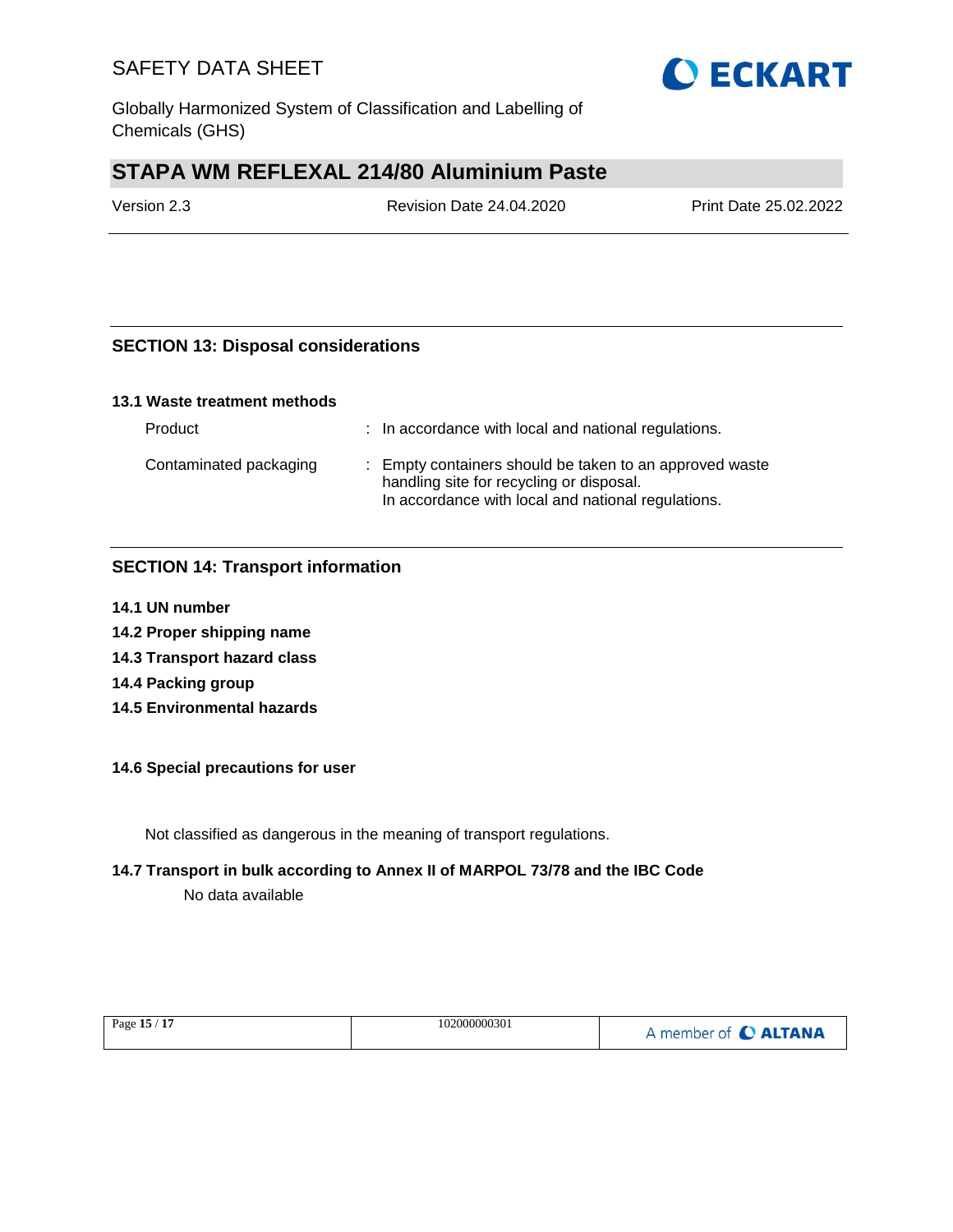Globally Harmonized System of Classification and Labelling of Chemicals (GHS)

# **STAPA WM REFLEXAL 214/80 Aluminium Paste**

Version 2.3 Revision Date 24.04.2020 Print Date 25.02.2022

### **SECTION 15: Regulatory information**

#### **15.1 Safety, health and environmental regulations/legislation specific for the substance or mixture**

| REACH - Candidate List of Substances of Very High<br>Concern for Authorisation (Article 59). | : Not applicable   |
|----------------------------------------------------------------------------------------------|--------------------|
| Regulation (EC) No 1005/2009 on substances that<br>deplete the ozone layer                   | $:$ Not applicable |
| Regulation (EC) No 850/2004 on persistent organic<br>pollutants                              | : Not applicable   |

#### **15.2 Chemical safety assessment**

No data available

## **SECTION 16: Other information**

#### **Full text of H-Statements**

H<sub>228</sub> : Flammable solid.

The information provided in this Safety Data Sheet is correct to the best of our knowledge, information and belief at the date of its publication. The information given is designed only as a guidance for safe handling, use, processing, storage, transportation, disposal and release and is not to be considered a warranty or quality specification. The information relates only to the specific material designated and may not be valid for such material used in combination with any other materials or in any process, unless specified in the text.

| Page 16 / 17 | 102000000301 | A member of C ALTANA |
|--------------|--------------|----------------------|
|              |              |                      |